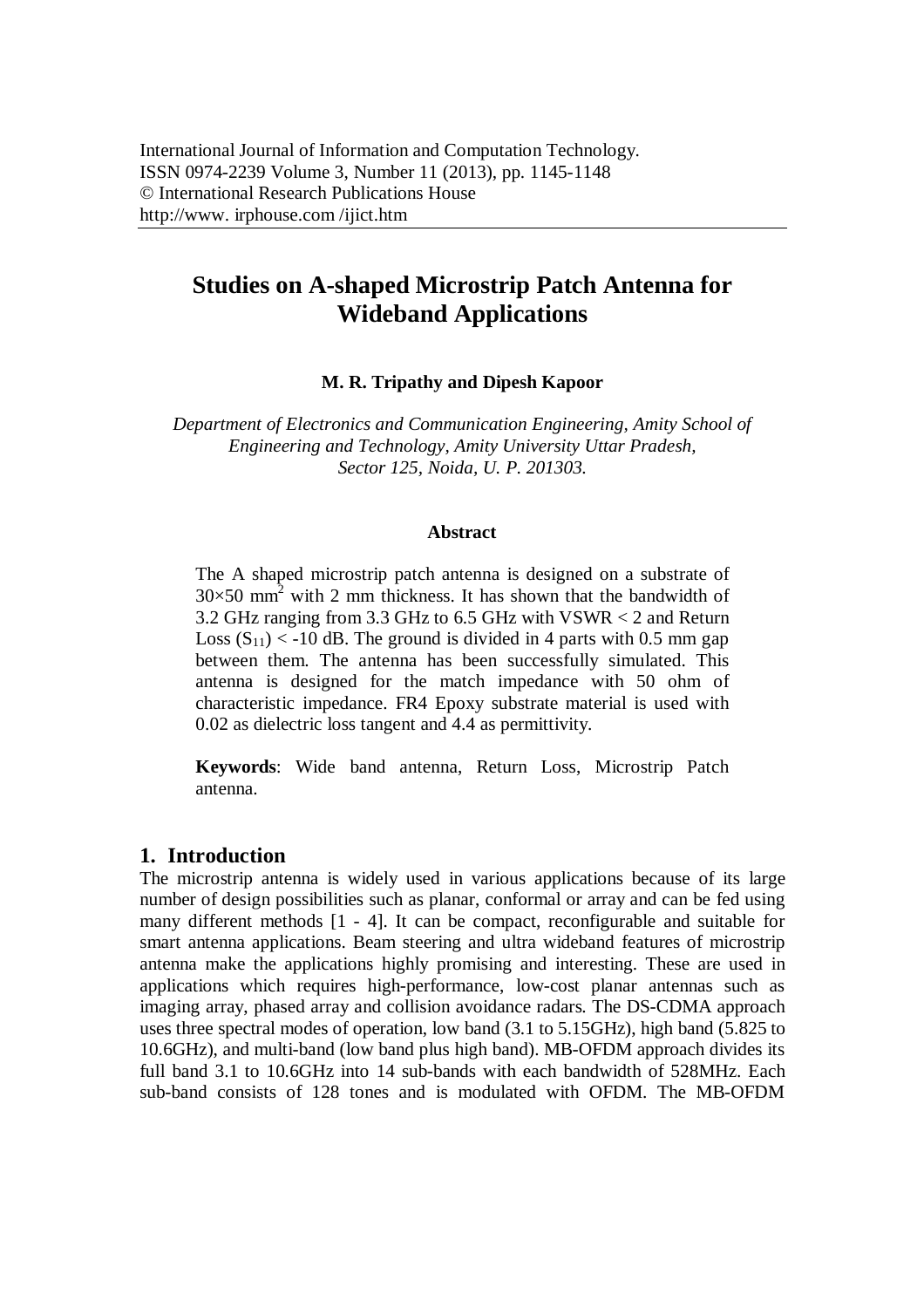approach uses lower three bands (3.1 to 4.8GHz) as a mandatory mode [5-6]. The proposed antenna is designed and suitable for MB-OFDM and DS-CDMA low band.

The design procedure followed is similar to the wideband microstrip transition reported [1] previously, in which energy is coupled electromagnetically from CPW into a microstrip line. The design of this antenna was done by using the commercial electromagnetic simulators (HFSS 13.0). In this paper, antenna design is explained in the section II. Result and discussion is done in section III. The conclusion is made in the section IV.

### **2. Antenna Design**

Antenna is simulated on a substrate of material FR4 epoxy with a permittivity of 4.4, loss tangent of 0.002 and thickness of 0.2 mm.



**Fig. 1**: TOP view of proposed structure.

As shown in the Fig. 1, the size of proposed antenna is  $30\times50$  mm<sup>2</sup> along with a 50 Ω coplanar feed. It consists of an A-shape patch having 40 mm height and 20 mm width with the boundaries merged with the patch along with the feed. This antenna is designed to match impedance with 50 ohms of characteristic impedance of transmission line. The return loss  $S_{11}$  is less than -10dB and the VSWR is less than 2 for the frequency range of 3.2 GHz as shown in Fig. 2 and Fig. 3. It is to be mention that the dimension wise the size  $30 \times 50$  mm<sup>2</sup> is less as compared to the antennas proposed before and substrate height 2 mm is very less. The ground is divided in 4 parts each with a displacement between them, 0.25 mm placed on the lower side of substrate. Fig. 2 shows the return loss  $(S_{11})$  which states that for frequencies 3.3 GHz to 6.5GHz  $S_{11}$  < -10 dB. Fig.3 shows the VSWR which states that for frequencies 3.3 GHz to 6.5GHz VSWR < 2. Fig. 4 shows the Far Field Radiation Pattern for phi  $(\Phi)$ varies from  $0<sup>6</sup>$  to 90<sup> $\theta$ </sup> and theta (θ) varies from -180<sup> $\theta$ </sup> to 180<sup> $\theta$ </sup>.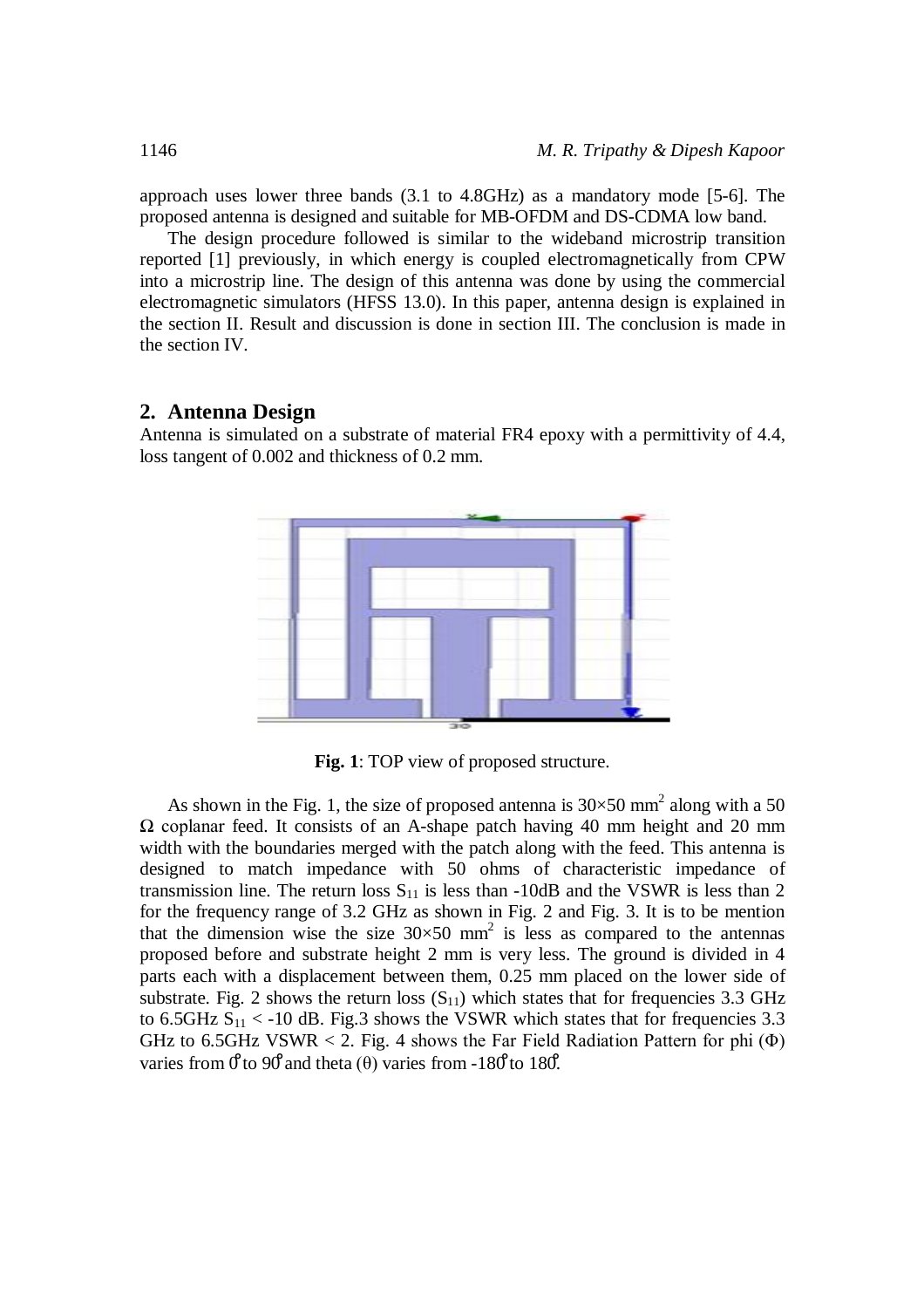### **3. Result and Discussions**

Fig.2 shows that for frequencies from 3.3 GHz to 6.5 GHz the  $S_{11}$  < -10 dB. Fig.3 shows the VSWR less than 2 for frequency range from 3.3 GHz to 6.5GHz. Fig. 4 shows the Far Field Radiation Pattern for phi ( $\Phi$ ) varies from  $\theta$  and 90° and theta ( $\theta$ ) varies from -180<sup>°</sup> to 180<sup>°</sup>.



**Fig. 2**: Return Loss  $(S_{11})$ .



**Fig. 3**: VSWR.